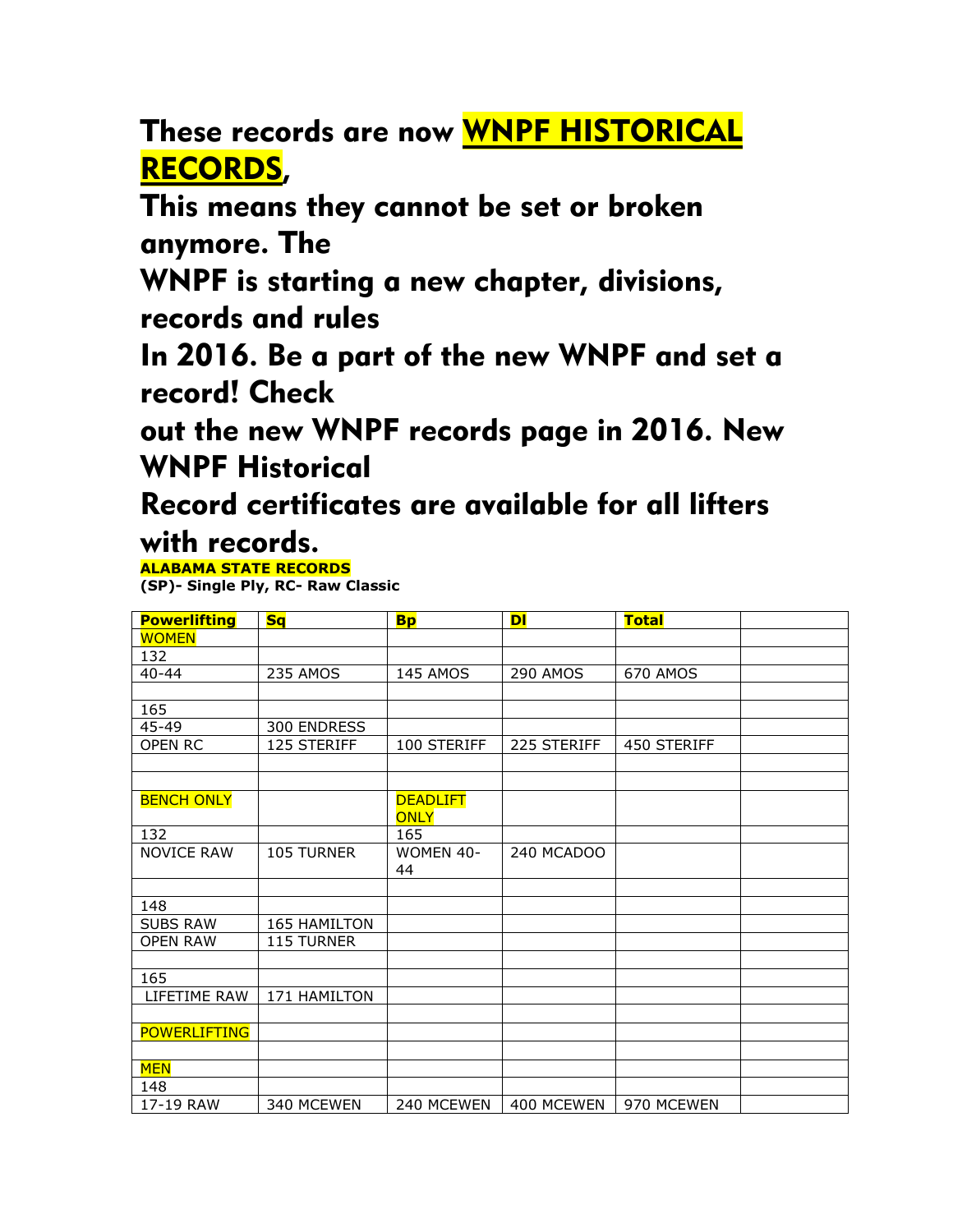| <b>SUBS</b>   | 523 DUNN           | 286 DUNN        | 479 DUNN        | <b>1289 DUNN</b> |  |
|---------------|--------------------|-----------------|-----------------|------------------|--|
|               |                    |                 |                 |                  |  |
| 165           |                    |                 |                 |                  |  |
| LIFETIME      | 500                | 175             | 460             | 1135             |  |
| <b>NOVICE</b> | 350                | 225             | 450             | 1025             |  |
| $17 - 19$     | 345                | 205             | 335             | 885              |  |
| 11-12 RC      | 100 COLTER         | 80 COLTER       | 170 COLTER      | 350 COLTER       |  |
|               |                    |                 |                 |                  |  |
| 181           |                    |                 |                 |                  |  |
| $40 - 44$     | 435 STROTHER       | 205             | 505             | 1145             |  |
|               |                    | <b>STROTHER</b> | <b>STROTHER</b> | <b>STROTHER</b>  |  |
| <b>OPEN</b>   | 501 BOWEN          | 325 BOWEN       | 556 BOWEN       | 1383 BOWEN       |  |
|               |                    |                 |                 |                  |  |
| 198           |                    |                 |                 |                  |  |
| LIFETIME RC   | 463 RAY            | 330 RAY         | 639 RAY         | 1432 RAY         |  |
| OPEN RC       | 463 RAY            | 330 RAY         | 639 RAY         | 1432 RAY         |  |
| 40-44 RC      | 407 STROTHER       | 236             | 551             | 1196             |  |
|               |                    | <b>STROTHER</b> | <b>STROTHER</b> | <b>STROTHER</b>  |  |
|               |                    |                 |                 |                  |  |
| 220           |                    |                 |                 |                  |  |
| <b>NOVICE</b> | 500 RADFORD        | 400             | 450             | 1350             |  |
|               |                    | <b>RADFORD</b>  | <b>RADFORD</b>  | <b>RADFORD</b>   |  |
| LIFETIME      | 500 RADFORD        | 400             | 450             | 1350             |  |
|               |                    | <b>RADFORD</b>  | <b>RADFORD</b>  | <b>RADFORD</b>   |  |
| $50 - 54$     | 565 BUTLER         | 350 BUTLER      | 550 BUTLER      | 1465 BUTLER      |  |
| <b>OPEN</b>   | 600 RADFORD        | 451             | 551             | 1602             |  |
|               |                    | <b>RADFORD</b>  | <b>RADFORD</b>  | <b>RADFORD</b>   |  |
| <b>SUBS</b>   | 402                | 303             | 468             | 1173             |  |
| 55-59 RC      | 450 BUTLER         | 330 BUTLER      | 450 BUTLER      | 1230 BUTLER      |  |
|               |                    |                 |                 |                  |  |
| 242           |                    |                 |                 |                  |  |
| $13 - 16$     | 425                | 250             | 450             | 1125             |  |
| OPEN RC       | 500 DAVIS          | 385 DAVIS       | 600 DAVIS       | 1485 DAVIS       |  |
| <b>NOVICE</b> | 425                | 250             | 450             | 1125             |  |
| $40 - 44$     | 525 TRACY          | 265 TRACY       | 560 TRACY       | 1350 TRACY       |  |
| 45-49         | 660 DAVIDSON       | 424             | 600             | 1674             |  |
|               |                    | <b>DAVIDSON</b> | <b>DAVIDSON</b> | <b>DAVIDSON</b>  |  |
|               |                    |                 |                 |                  |  |
| 275           |                    |                 |                 |                  |  |
| 17-19 RC      | 415 MILLWOOD   264 |                 | 507             | 1175             |  |
|               |                    | MILLWOOD        | MILLWOOD        | MILLWOOD         |  |
| LIFETIME RC   | 600 SCHULTZ        | 429             | 625             | 1635 SCULTZ      |  |
|               |                    | <b>SCHULTZ</b>  | <b>SCHULTZ</b>  |                  |  |
|               |                    |                 |                 |                  |  |
| LIFETIME (SP) | 700 SARTAIN        | 480 SARTAIN     | 650             | 1810 SARTAIN     |  |
|               |                    |                 | <b>DAVIDSON</b> |                  |  |
| 45-49         | 650 DAVIDSON       | 425             | 650             | 1725             |  |
|               |                    | DAVIDSON        | DAVIDSON        | DAVIDSON         |  |
|               |                    |                 |                 |                  |  |
| <b>SHW</b>    |                    |                 |                 |                  |  |
| $40 - 44$     | 510 ENDRESS        | 285             | 440             | 1225             |  |
|               |                    | <b>ENDRESS</b>  | <b>ENDRESS</b>  | <b>ENDRESS</b>   |  |
| LIFETIME RC   | 600 SCHULTZE       | 429             | 635             | 1650             |  |
|               |                    | <b>SCHULTZE</b> | <b>SCHULTZE</b> | <b>SCHULTZE</b>  |  |
| OPEN RC       | 365                | 255             | 405             | 1025             |  |
|               |                    |                 |                 |                  |  |
|               |                    |                 |                 |                  |  |